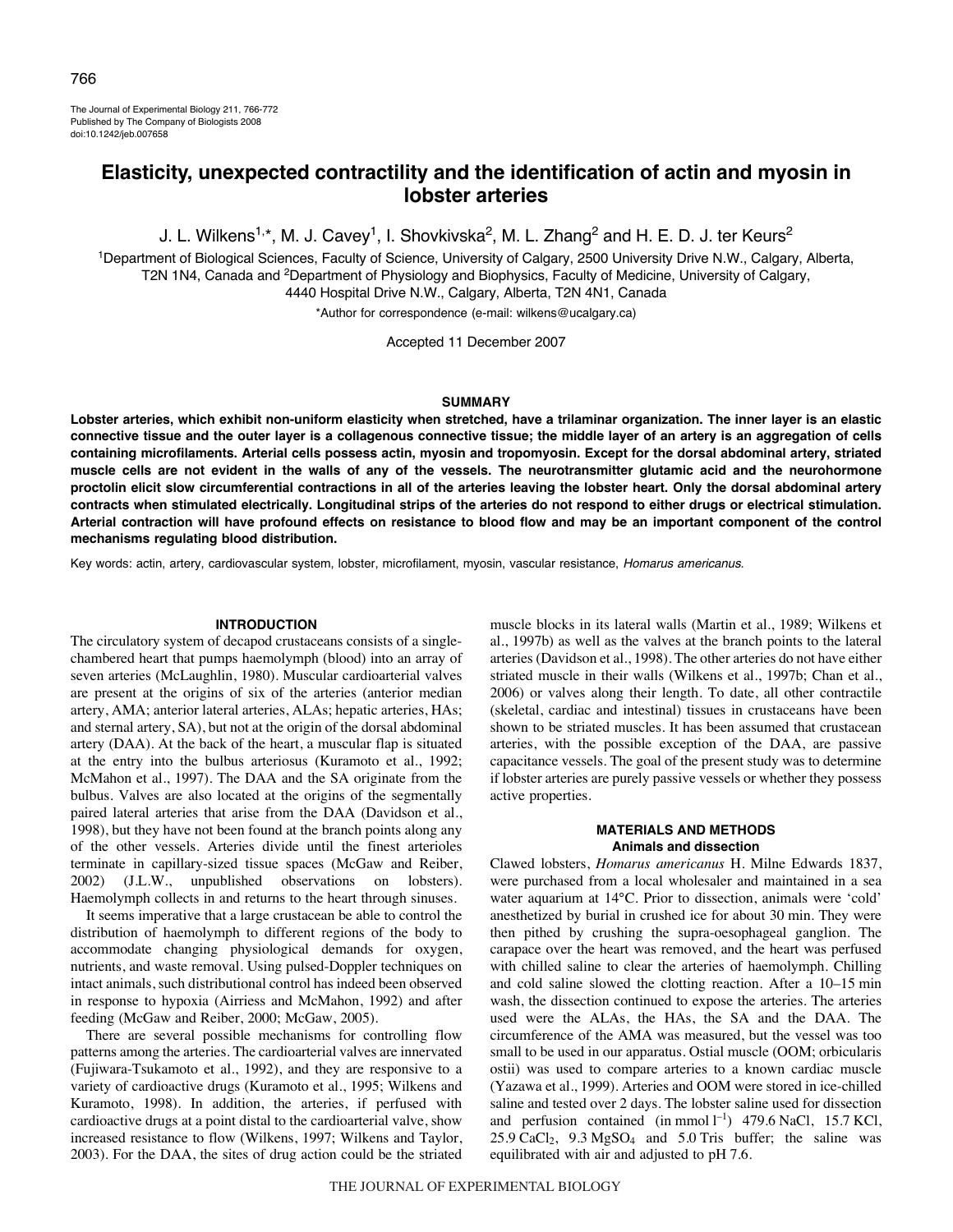# **Morphology and morphometry**

**Histochemistry** 

SAs were excised, cut longitudinally with iridectomy scissors, and opened onto cover glasses. The spreads were ringed with petroleum jelly and flushed with saline. A solution of 3.7% formaldehyde in saline was added to the reservoirs for 10 min. The spreads were then washed with saline  $(2 \text{ min})$ , permeabilized with  $0.1\%$  Triton  $X-100$  (5 min), washed with saline (2 min), incubated in 1% bovine serum albumin in saline (30 min), stained with a double-strength stock of Rhodamine–phalloidin (catalogue no. R-415; Molecular Probes, Eugene, OR, USA) for 30 min, and washed with saline  $(2 \text{ min})$ . Rhodamine–phalloidin is a fluorescent phallotoxin probe for fibrous (F) actin (Wieland, 1986). The cover glasses were inverted and mounted on microscope slides with a solution of equal parts of glycerol and saline. As a control, the Rhodamine– phalloidin was omitted from the protocol.

SA spreads were viewed and photographed with a Nikon Eclipse TE300 inverted fluorescence microscope. The microscope was calibrated with a stage micrometer  $(100 \text{ lines mm}^{-1})$ , and photomicrographs were made with Kodak Ektachrome 100 film. The transparencies were digitized with a Polaroid SprintScan 45i film scanner at a resolution of 600 dpi, and the images were stored as uncompressed TIFF files. Image files were converted to grayscale, adjusted, and printed with 'Photoshop CS2 for Windows' (9.0) software (Adobe Systems, San Jose, CA, USA).

### Ultrastructure

SAs destined for histology and ultrastructure were processed at slack length. The isolated vessels were cannulated and perfused and bathed with phosphate-buffered glutaraldehyde (Cloney and Florey, 1968) for 5 min. The arteries were cut into short cylindrical segments, and these rings were transferred to a container of fresh fixative, where they remained for 60 min at room temperature.

The aldehyde-containing fixative was decanted, and bicarbonate-buffered osmium tetroxide (Wood and Luft, 1965) was added to the container. The container was placed in an ice bath for 60 min. At the end of osmication, the arterial rings were rinsed with demineralized water, dehydrated with graded solutions of ethanol, and treated with propylene oxide. The rings were infiltrated and embedded in LX-112 epoxy resin (Ladd Research Industries, Williston, VT, USA).

Ultrathin sections (70–80 nm in thickness), cut with a diamond knife on a Sorvall MT-6000 ultramicrotome, were collected on unsupported copper grids and stained with aqueous solutions of uranyl acetate (saturated) and lead citrate (Reynolds, 1963). The sections were viewed with an Hitachi H-7000 transmission electron microscope operated at 75 kV and equipped with an SIA-8A digital camera (Scientific Instruments and Applications, Duluth, GA, USA). The microscope was calibrated with a carbon replica of a diffraction grating  $(2158$  lines  $mm^{-1}$ ), and digital images were captured at a resolution of 2048-2048 pixels and saved as uncompressed TIFF files. Image files were adjusted and printed with 'Photoshop CS2 for Windows' (9.0) software.

## Morphometry

Some aldehyde-fixed arterial rings were transferred to saline for examination with a Nikon SMZ800 stereomicroscope. The microscope was calibrated with a stage micrometer. The rings, ranging in length from 0.5 to 1 mm, were oriented on end and photographed with a Nikon Coolpix 5000 digital camera using both reflected and transmitted light. The images were captured at a resolution of 2560×1920 pixels and saved as uncompressed TIFF

files. Image files were imported into 'SigmaScan Pro for Windows' (5.0) software (Systat Software, Point Richmond, CA, USA) for morphometric analysis of wall thickness and luminal area. Ten measurements of wall thickness and two measurements of luminal area were made on each ring. Luminal (inside) diameter was calculated by treating the luminal area as the area of a circle. Alternatively, rings were cut open longitudinally and spread onto microscope slides; cover glasses were mounted with saline. The slack circumference of a vessel was measured as the width of the specimen, measured with an ocular micrometer  $(10 \text{ lines mm}^{-1})$  in a Wild Heerbrugg M5 stereomicroscope.

### **Biochemistry**

Arterial rings (6 mm long), OOM, slow skeletal muscles from the crusher claw and fast skeletal muscles from the cutter claw were homogenized in 40 µl sodium dodecyl sulfate (SDS) sample buffer. The sample buffer was kept in an ice bath. Protein electrophoresis of the homogenates was carried out on 12% SDS-polyacrylamide discontinuous Laemmli gels (16×20 cm) for use in a Bio-Rad Mini-Protean electrophoresis system (SDS-PAGE).

### **Physiology**

Arterial wall and OOM force was measured using a strain gauge (resonant frequency 286 Hz, SensoNor AE801; Sensor One, Sausalito, CA) connected to a Gould Bridge amplifier. Rings, 1–2 mm in length, and longitudinal strips were cut from the arteries. Insect pins glued to the force transducer and an ergometer were placed inside a ring or inserted into the ends of a strip. The manipulator-mounted transducer was moved to apply a small stretch to the arterial wall. The linear compliance component of the transducer wafer and insect pin  $(0.167 \text{ mm mN}^{-1})$  was measured from the force while the manipulator moved the pin against a rigid stop. After a stretched ring had relaxed to equilibrium (relaxation time constant,  $\tau=1/e$ , 7–16 s, depending on the magnitude of the stretch), the active force generated in response to drugs or electrical stimulation was determined. Tissues were stimulated electrically with a pair of laterally placed platinum ribbon electrodes. Arteries were stimulated with repeated 2 ms pulses delivered at 20 Hz. OOM received trains of stimuli (2 ms pulses delivered at 20 Hz, 100 ms train duration, 2 trains  $min^{-1}$ ). Data were recorded using a PowerLab/4SP A-D converter (sampling rate 100 Hz to 2 kHz) and analyzed with 'Chart for Windows' (4.2) software (ADInstruments, Colorado Springs, CO).

The passive force–length and stress–strain relationships were determined for three arteries to evaluate their relative compliance and to determine the magnitude of diameter change that a contraction would produce. Strain was defined as stretch  $(\Delta l)$ divided by slack circumferential length  $(L_0)$ , and stress was defined as force divided by wall area (ring length multiplied by wall thickness).

The preparation was continuously superfused with saline at 12°C  $(4 \text{ ml min}^{-1}$  in a 1.5 ml bath). The source to the superfusion pump could be switched between normal saline and saline containing the neurotransmitter glutamic acid (GLU, 10 mmol l<sup>-1</sup>; Sigma Chemical Co., St Louis, MO) or the neuropeptide hormone proctolin (PR, 1.0  $\mu$ mol<sup>1-1</sup>; Sigma Chemical Co.). These concentrations were effective in causing increased flow resistance in perfused arteries (Wilkens, 1997; Wilkens and Taylor, 2003) and contraction in OOM (Wilkens et al., 2005). Although the GLU level appears high, it may reflect the effective concentration in glutaminergic synapses. Drug exposure was continuous until a response reached a stable maximum, often requiring more than 5 min.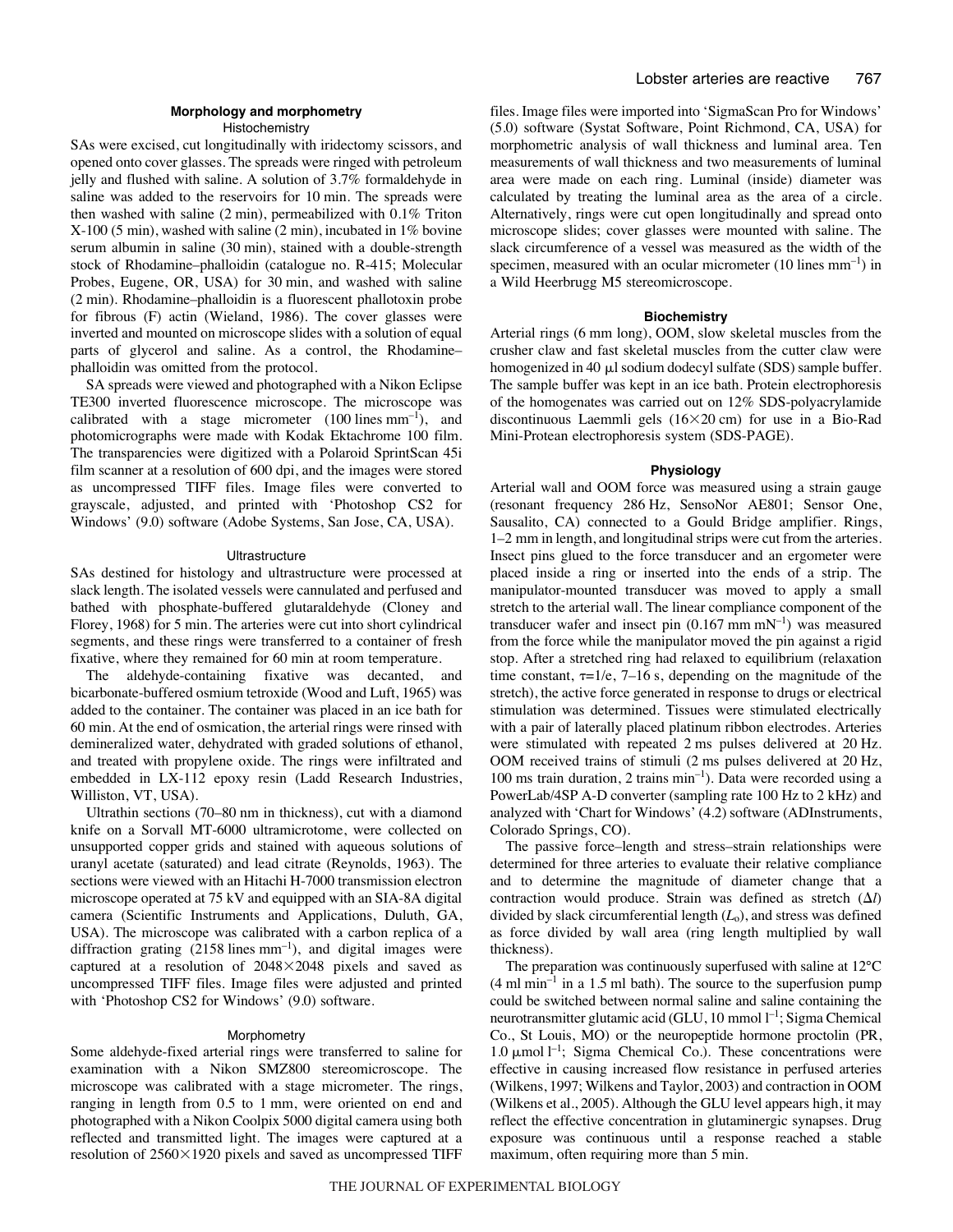The actin inhibitor cytochalasin D (CD; Sigma Chemical Co.) was tested on arterial rings and OOM pretreated for 5–10 min at concentrations from  $0.5$  to  $10.0 \mu g$  ml<sup>-1</sup>. Since rings recovered extremely slowly  $(>90 \text{ min})$  from drug-induced contractions, successive rings were used for each test (e.g. rings one and three would be exposed to PR and ring two would be pretreated with CD and then exposed to PR diluted in the same concentration of CD).

Statistical comparisons between data sets were performed using Student's *t*-test. Differences where *P*<0.05 were considered significant.

# **RESULTS**

# **Morphology**

The arteries leaving the heart of the lobster are trilaminar vessels consisting of a tunica interna, a tunica intermedia and a tunica externa (Chan et al., 2006). The tunica interna is an elastic connective tissue adjoining the lumen of the vessel, and the tunica externa is a collagenous connective tissue anchoring the vessel to the adventitia of the body. The highest concentration of cells is found in the tunica intermedia. In the small vessels (ALAs, AMA and HAs) leaving the anterior end of the heart, the cells of the tunica intermedia aggregate into compact masses. In the larger vessels (SA and DAA) departing from the rear of the heart, the cells of the tunica intermedia are less compacted, being infiltrated by connective-tissue elements and, in the case of the DAA, by blocks of striated muscle cells.

Cells in the tunica intermedia of the ALA (Chan et al., 2006), the AMA (Cavey et al., 2008) and the SA (present study) stain intensely after exposure to Rhodamine–phalloidin (Fig. 1A), correlating with the presence of bundled microfilaments in the cells of this layer (Fig. 1B). These microfilament bundles traverse the cytoplasm and frequently associate with filamentous mats on the inner surface of the plasmalemma.

#### **Biochemistry**

Although microfilament bundles are apparent in transmission electron micrographs, and the actin content of these filaments is confirmed by Rhodamine–phalloidin staining, there is no morphological evidence of myosin. SDS-PAGE showed clear protein bands at the molecular masses for myosin (230 kDa) and actin (43·kDa) in the striated muscle-containing DAA and OOM, the slow and fast skeletal muscles, and the ALA and SA (Fig. 2). These bands corresponded in position to those identified by Medler and Mykles (Medler and Mykles, 2003) when position of the molecular marker distribution had been scaled for P75 and actin. The band labelled P1, 2 at  $\sim$ 105 kDa may represent paramyosin. The myofibrillar protein P75 was present in fast, but not slow, skeletal muscle. Numerous other bands are common to the different homogenates, but we did not attempt to identify them.

### **Physiology**

Several characteristics of the lobster cardiovascular system are provided for reference: animal mass  $618±41$  g,  $N=8$ ; resting heart rate  $61\pm4$  beats min<sup>-1</sup>, *N*=8; systolic pressure 2.532 kPa, *N*=2; diastolic pressure 0.533·kPa, *N*=2; pericardial sinus pressure 1.002·kPa, *N*=2; dorsal coelomic pressure 0.848·kPa, *N*=2; and arterial transmural pressure 1.654·kPa, *N*=2. Other physical properties of the arteries are provided in Table 1. Fig. 3 shows the circumferential stress–strain plots for the three arteries. The ALA, having the thinnest wall, is the least extensible, whereas the DAA is the most extensible.



Fig. 1. Sternal artery. (A) Arterial spread treated with Rhodamine–phalloidin. Staining of the cells in the middle layer (tunica intermedia) of the vessel is strong. Scale bar, 100  $\mu$ m. (B) Horizontal electron micrograph of an artery where the inner layer (ti, tunica interna) interfaces with the tunica intermedia. Bundles of microfilaments (mf) appear in the cortical cytoplasm and account for the fluorescence of cells in the tunica intermedia. Individual microfilaments are ~6.5 nm in diameter. Dense filamentous mats are applied to the inner and outer surfaces of the plasmalemmata. Scale bar, 1  $\mu$ m.

Arterial rings slowly contracted upon perfusion with PR or GLU (Figs 4, 5; Table 2). These contractions often required 5–8 min to reach a maximum; recovery was much slower and proportional to drug exposure time, requiring more than 90 min after a 5 min drug treatment. The magnitude of the contractions varied from 0 to as much as 50% of the original passive equilibrium force. In the DAA, drug-induced changes in force could have arisen from either the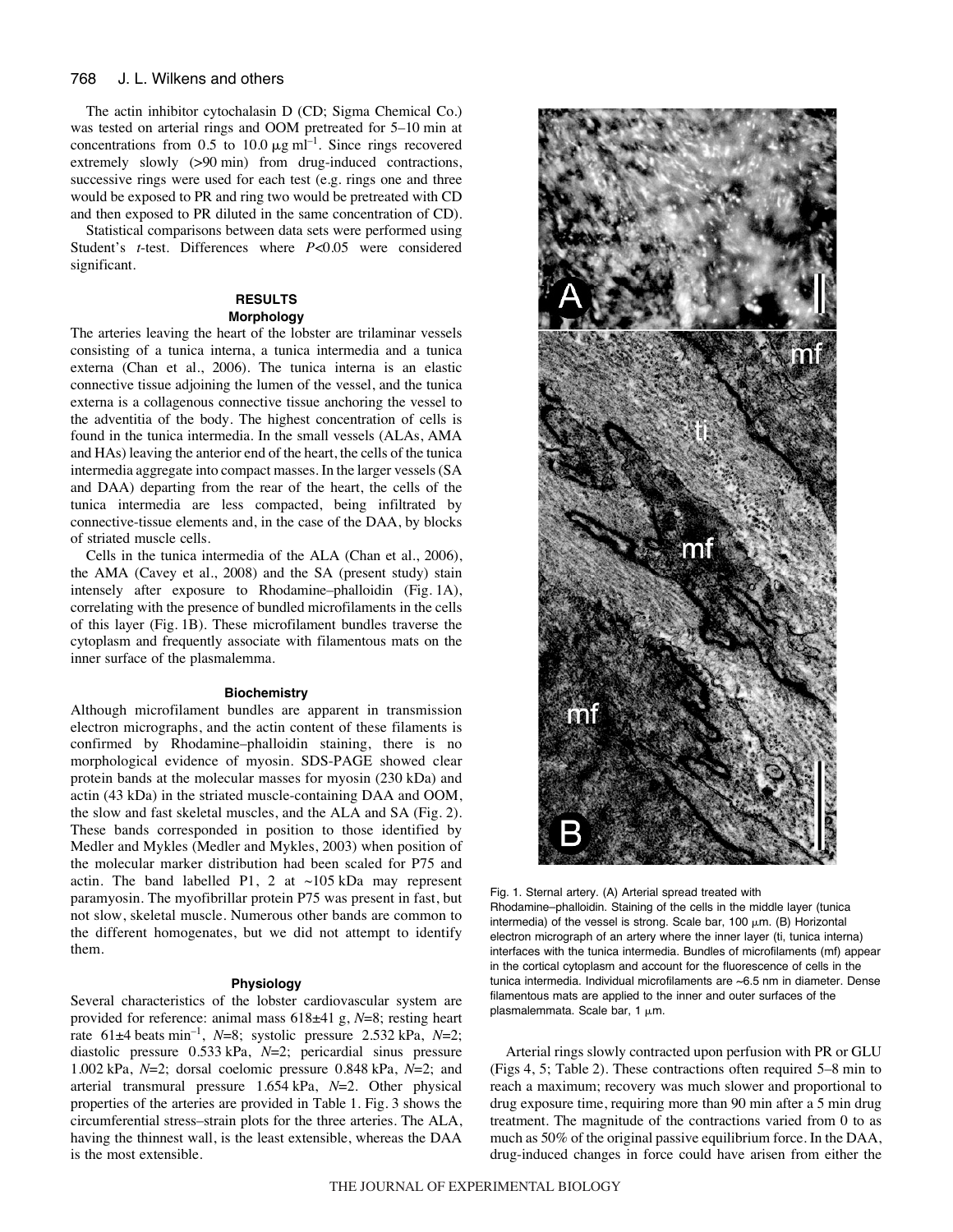

Fig. 2. SDS-PAGE of three arteries (ALA, SA and DAA), the ostial muscle (OOM), and the slow and fast skeletal muscles, shows bands identified as actin, myosin and tropomyosin. The left-hand lane (MW) contains protein markers of known molecular mass (in kDa). Labelled on the right are myosin heavy chain (MHC), paramyosin (P1, 2), P75 in fast skeletal muscle, actin, tropomyosin (Tm), and troponins T (TnT) and I (Tnl).

striated muscle cells or the muscle-free areas of the vessel wall. The amplitude of PR-induced contractions was similar to that during electrical stimulation, but the rate of rise of force was much lower, requiring 20 s to reach peak active force during electrical stimulation and more than  $5 \text{ min}$  during PR exposure (Fig.  $5$ ; Table 2). The rate and amplitude of GLU-induced contractions of a DAA ring were greater than for PR and could represent responses of both the muscle and the muscle-free regions. None of the other arteries contracted when stimulated electrically. Longitudinal strips of arteries did not exhibit force generation during exposure to PR or GLU or during tetanic electrical stimulation. Similar tests were performed on OOM; GLU (data not shown), PR, and electrical stimulation caused large contractions that reached maximum values in seconds, as opposed to minutes for the arterial rings (see  $Fig. 7A, C$ ).

Will the contractile force generated by an arterial ring be sufficient to alter vessel radius and, thus, the resistance to haemolymph flow? One estimate was taken from force-length relationships of rings. After the rings were incrementally stretched, the stretch was reduced to  $2-2.3 \times L_0$  where the passive force was in the range of transmural force and drugs were applied (Fig. 6). As shown for the SA in the middle panel of Fig. 6, the magnitude of contractile force was used to evaluate how much this force would



Fig. 3. Stress–strain plots of three arteries. Strain was obtained by dividing the increments of stretch,  $\Delta l$ , by the unstretched circumference,  $L_0$ . For stress (kPa), the passive force (in mN) is divided by the cross-sectional wall area (longitudinal ring width multiplied by wall thickness).



Fig. 4. (A) Response of a hepatic artery (HA) ring to continuous superfusion with glutamic acid (GLU; 10 mmol  $I^{-1}$ ). Wall force at the time of GLU application was 0.170 mN. (B) Response of a sternal artery (SA) ring, at an initial wall force of 0.914 mN, to continuous superfusion with proctolin  $(PR; 1.0 \mu mol l^{-1}).$ 

|  |  | Table 1. Physical measurements of the cardiovascular system and responses to cardioactive compounds |  |
|--|--|-----------------------------------------------------------------------------------------------------|--|
|  |  |                                                                                                     |  |

| Artery     | Outside diameter (mm)      | N              | Wall thickness (mm)          | N | Radius change to PR or GLU (%) | N |
|------------|----------------------------|----------------|------------------------------|---|--------------------------------|---|
| AMA        | $0.74 \pm 0.27$            | $\overline{4}$ |                              |   |                                |   |
| <b>ALA</b> | $1.27 + 0.26$<br>$1.24*$   | 5              | $0.098 + 0.007$<br>$0.30*$   | 4 | PR: 13.6±6.0                   | 3 |
| <b>HA</b>  | $1.12 \pm 0.24$            | 5              |                              |   |                                |   |
| <b>SA</b>  | $1.91 \pm 0.30$<br>$3.60*$ | 4              | $0.229 \pm 0.006$<br>$0.09*$ | 4 | PR: 36.8±27.0                  | 3 |
| <b>DAA</b> | $0.82 + 0.32$              | 5              | $0.246 \pm 0.009$            | 4 | PR: 36.8±27.0                  | 3 |
|            | $1.90*$                    |                | $0.08*$                      |   | $GLU: 24.8 + 19.2$             | 3 |

ALA, anterior lateral artery; AMA, anterior median artery; HA, hepatic artery; SA, sternal artery; DAA, dorsal abdominal artery. \*ALA and SA from the crab Cancer magister and DAA from the lobster Homarus americanus (Shadwick et al., 1990).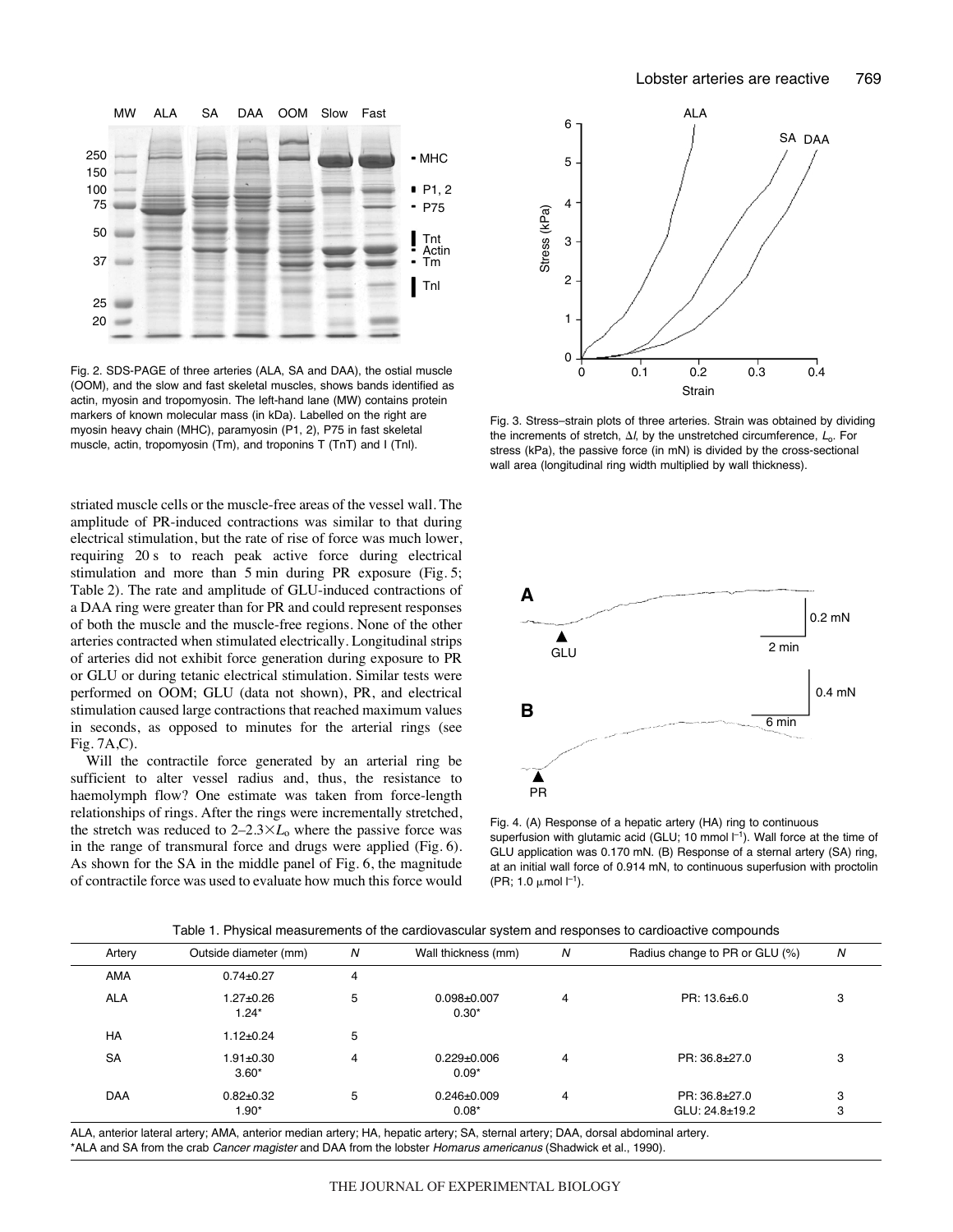

Fig. 5. Contraction of a dorsal abdominal artery (DAA) ring in response to (A) electrical stimulation (bar, 5 ms pulses, 20 Hz, 5  $s$  duration) and (B,C) continuous superfusion with (B) glutamic acid (GLU; 10 mmol  $I^{-1}$ ) and (C) proctolin (PR; 1.0  $\mu$ mol  $l^{-1}$ ).



Fig. 6. Force–extension relationships for anterior lateral artery (ALA), sternal artery (SA) and dorsal abdominal artery (DAA) rings. The response to gradual stretch was determined first. Then, the length was reduced from maximum stretch to the test length where PR (proctolin; squares) or glutamic acid (GLU; triangles) was applied. The DAA response to PR is almost buried in the curve. The amount that the drug-induced contraction would have shortened the ring if it were free to move was determined as shown for the SA.

have decreased the circumference of the ring. From the responses of three animals so tested, PR would have reduced ALA, SA and DAA radii by 13.6±6.0, 36.8±27.0 and 6.3±3.8% (mean ± s.e.m.), respectively, and GLU would have caused a 24.8±19.2% reduction in DAA radius. These values are similar to or greater than those shown in Table 2, where drugs were tested over greater length ranges. Alternatively, contractile force will shorten a ring due to



Fig. 7. Effect of cytochalasin D (CD; 0.5  $\mu$ g ml<sup>-1</sup>) pretreatment on a sternal artery (SA) ring and an ostial muscle (OOM). (A) Contraction of an SA ring in response to continuous perfusion with proctolin (PR; 1.0  $\mu$ mol  $I^{-1}$ ). (B) Effect of CD pretreatment on a PR-induced contraction in an adjacent SA ring. (C) Effect of CD (2.5 min) on basal tonus and electrically stimulated tetanic contractions of an OOM.

the transducer compliance. The PR-induced shortening of arteries shown in Fig. 6 would have reduced the radius for the ALA, SA and DAA by 5.1%, 5.2% and 2.7%, respectively. GLU reduced the radius of the DAA by 4.1%. This calculated amount of circumferential shortening may underestimate the shortening *in vivo*, because shortening in these experiments occurred against the compliant transducer.

We explored the effect of cytochalasin D in order to study the involvement of microfilaments in generation and maintenance of the PR-induced force by these arteries. Pretreating with CD prevented PR-induced contraction in two ALAs, whereas five untreated rings contracted. For the SA, CD abolished or reduced PR-induced contraction in three of six rings taken from two animals  $(Fig. 7A,B)$ . One of the SAs that failed to respond to PR during CD treatment contracted – but only weakly – when perfused with PR following 80 min of washing. CD (0.5 or 1.0  $\mu$ g ml<sup>-1</sup>, 5–10 min) treatment caused an irreversible decrease in tonus and a decrease in tetanic force in each of five OOMs from two animals. CD effects on OOM were reversible when exposure was of shorter duration  $(Fig.7C)$ .

Table 2. Effects of proctolin, glutamic acid and tetanic electrical stimulation on force development by arterial rings and orbicularis ostii

muscle

| Tissue     | Initial*          | <b>PR</b>                 |    | Initial*          | GLU                       | Initial*          | Electrical stimulation     | N  |
|------------|-------------------|---------------------------|----|-------------------|---------------------------|-------------------|----------------------------|----|
| <b>ALA</b> | $0.502 \pm 0.047$ | $0.055 \pm 0.010$ (10.9%) | 12 | $0.693 \pm 0.168$ | $0.011 \pm 0.004$ (1.5%)  |                   |                            | 3  |
| HA         | $0.201 \pm 0.070$ | $0.010\pm0.015(5.1\%)$    |    | 0.173             | 0.165                     |                   |                            | 3  |
| <b>SA</b>  | $0.681 \pm 0.332$ | $0.136 \pm 0.163$ (19.9%) | 12 | $0.613 \pm 0.106$ | $0.060 \pm 0.038$ (9.7%)  |                   |                            | 5  |
| <b>DAA</b> | 588±1.247         | $0.888 \pm 0.094$ (5.7%)  | 6  | 1.351±0.892       | $0.205 \pm 0.225$ (15.2%) | $2.073 \pm 0.493$ | $0.040 \pm 0.007$ (1.9%)   |    |
| <b>OOM</b> | $0.585 \pm 0.196$ | $0.388 \pm 0.200$ (66.3%) |    | 0.679             | 0.112(16.4%)              | $0.226 \pm 0.127$ | $0.980 \pm 0.418$ (433.6%) | -3 |

ALA, anterior lateral artery; HA, hepatic artery; SA, sternal artery; DAA, dorsal abdominal artery; OOM, orbicularis ostii muscle; PR, proctolin; GLU, glutamic acid.

\*The force (in mN) at the time of drug administration or electrical stimulation. Values in the adjacent columns to the right are the incremental responses to a particular stimulus; percentage change from initial value shown in parantheses. All force values (mean ± s.e.m.) are expressed in mN.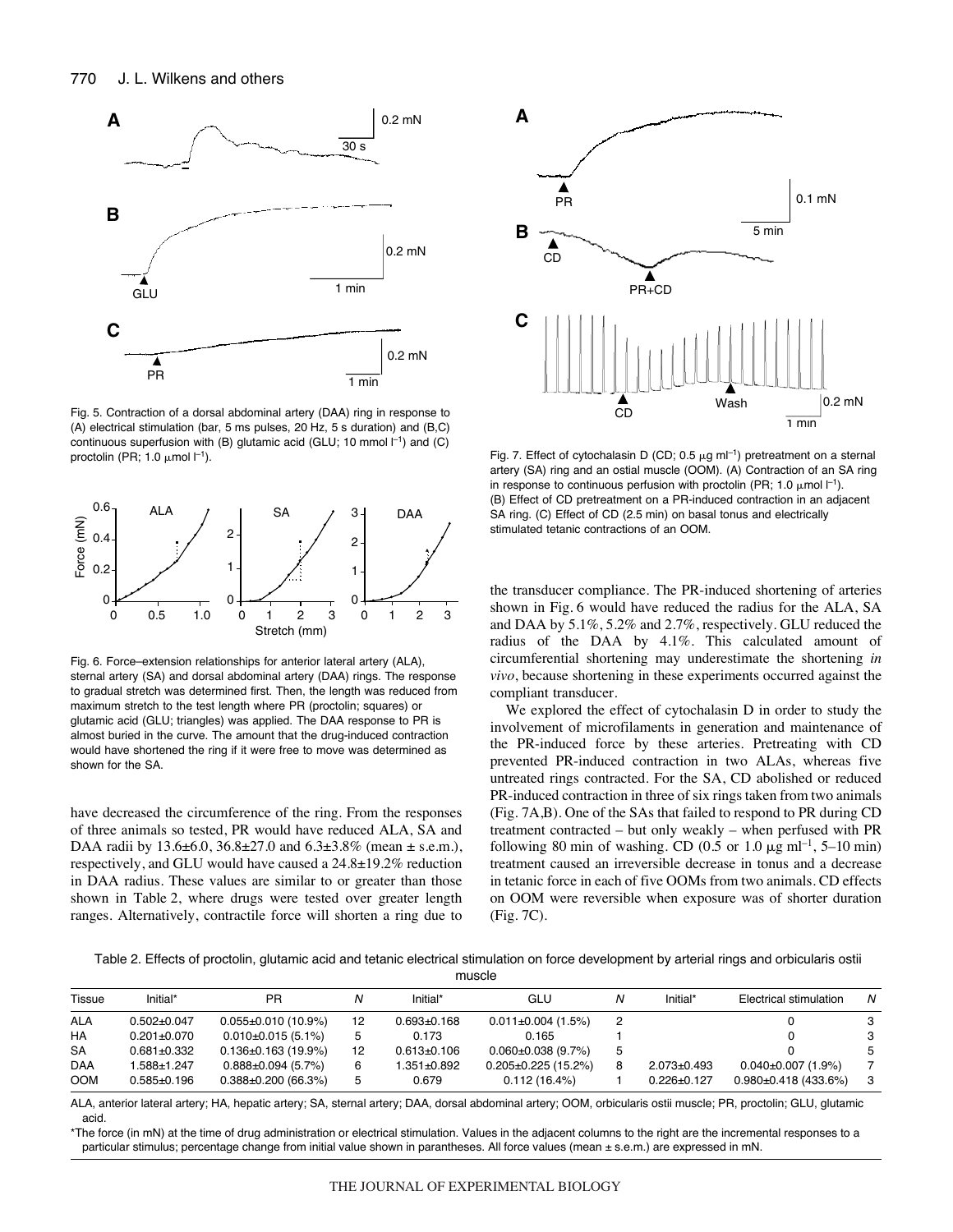### **DISCUSSION**

To date, skeletal, cardiac, and intestinal muscles of crustaceans (Factor, 1995; To et al., 2004), including those in the lateral walls of the dorsal abdominal artery (DAA) (Martin et al., 1989; Wilkens et al., 1997b), have proved to consist of striated cells. It has been assumed that other crustacean arteries only serve as haemolymph conduction vessels since electron micrographs reveal no evidence of muscle cells (Chan et al., 2006; Wilkens et al., 1997b). However, we know that several cardioactive compounds do increase the resistance to flow in *in situ* perfused arteries (Wilkens, 1997; Wilkens and Taylor, 2003). Although seemingly unlikely, it was important to determine whether these cardioactive agents could cause arteries to contract.

Rings of the anterior lateral artery (ALA), sternal artery (SA) and DAA exhibit non-linear elasticity, characteristic of the interplay of elastic and collagenous connective tissues, as are found in the tunica interna and the tunica externa, respectively (Shadwick et al., 1990; Wilkens et al., 1997a; Chan et al., 2006) (present study). Although vessel diameters are similar, the wall thicknesses reported here are 2–3.7 times greater than those cited previously for the crab and the lobster (Shadwick et al., 1990).

ALAs, HAs and SA do develop force when stimulated by proctolin (PR) and glutamic acid (GLU), observations suggesting that the cells with actin-based microfilaments also contained myosin. Protein analysis by SDS-PAGE demonstrated that actin and myosin are present in all three arteries as well as the cardiac ostia (OOM), and the slow and fast skeletal muscle. In addition, there are bands in all of our homogenates that correspond to paramyosin (P1, 2,  $\sim$ 105 kDa), tropomyosin (38 kDa), and troponins  $T$  and  $I$  (Fig. 2). The bands correspond closely with those found in skeletal muscle by Medler and Mykles (Medler and Mykles, 2003). For slow and fast skeletal muscles in lobsters, there are differences in the isoforms of myosin heavy chains (S1, S2, and fast) and tropomyosin (S1, S2, and fast) and the protein P75 which is found in fast but not in slow skeletal muscle (Meiss et al., 1981; Mykles, 1985; Medler and Mykles, 2003); however, these isoform differences are not distinguishable in our gels.

A clear distinction must be made between the DAA, with striated muscle cells in its architecture (Wilkens et al., 1997b), and the other six arteries. Consistent with the presence of muscle, DAA rings (but not longitudinal strips) contract during electrical stimulation; none of the other arteries respond to electrical stimulation. The striated muscle cells of the OOM contract rapidly when stimulated electrically.

Rings of all arteries contract during exposure to cardioactive drugs. Since the responses are clear and reproducible, they represent a reactive property of the vessels. PR induces stronger contractions in both ALA and SA than does GLU, whereas the reverse is true for the DAA, presumably reflecting different mechanisms of action of the different drugs on the muscle. Contraction probably arises from the formation of cross-bridges and will affect the resistance to flow in these arteries. The time course of the contractions is slow but similar to the changes in resistance to flow (approx. two- to threefold) seen in perfused arteries *in situ* (Wilkens, 1997; Wilkens and Taylor, 2003).

It is noteworthy that arteries taken from at least half of the animals were more responsive to PR and GLU 1 or 2 days after removal from the animal than on the day of dissection. The vessels *in vivo* may exist in a tonically 'contracted' state, a state that relaxes slowly once the tissues have been removed from the *milieu interieur* of the animal. This and the reduced responses to repeated application of a drug may be related to tissue receptor desensitization (contrasting denervation hypersensitivity). Thus, on the day of dissection, the tissues may not have been fully relaxed, but after 2 or 3 days in cold saline, the baseline tonus of the walls may have decreased so they become more responsive to drugs. This suggests that the animal can both actively contract and relax vessel walls to control arterial resistance. Since the arteries do not appear to be innervated (M.J.C., K. S. Chan and J.L.W., unpublished), cardioactive drugs must be acting directly on the vessel walls to cause contraction while an unknown relaxing factor, possibly nitric oxide (Mahadevan et al., 2004), circulating in the haemolymph or released by surrounding tissues, could cause vessel dilation. Such local control of arterial radius, plus the participation of cardioarterial valves and DAA-lateral artery valves, will be important in regional haemolymph distribution patterns among the seven arteries leaving the heart (Airriess and McMahon, 1992; Davidson et al., 1998; McGaw and Reiber, 2002; Guadagnoli and Reiber, 2005).

Poiseuille's law states that the drug-induced decreases in vessel radius, measured here, will increase the resistance to flow by the inverse fourth power of that change. Further, since serial resistances are additive, it is obvious that even a very small decrease in radius repeated along the length of an artery and its branches can have a profound effect on flow through that vessel.

The motor that drives circumferential contraction in lobster arteries is probably based on actomyosin interactions. We show above that myosin is clearly present, and actin-containing microfilaments in the cells of these arteries may complete the contractile apparatus (Fig. 2). Three morphological observations on lobster arteries – the presence of prominent bundles of actin-based microfilaments in cells of the tunica intermedia, the association of microfilament bundles with the plasmalemma, and the tendency of microfilament bundles to orient circularly with respect to the vessel lumen – prompted us to investigate the role of microfilaments with cytochalasin D (CD). Pretreatment with CD, a drug that inhibits actin polymerization and disrupts filament organization, reduces or eliminates the slow contractions of both ALA and SA, and it reduces the force generated by OOM. CD inhibits contraction of unstriated smooth muscle (Adler et al., 1983; Saito et al., 1996; Mehta and Gunst, 1999) and cardiac striated muscle (Wu et al., 1998) in vertebrates. Polymerization of globular (G) actin into Factin may be necessary to force generation in some smooth muscle cells (Adler et al., 1983; Mehta and Gunst, 1999). In the arterial cells and the OOM of the lobster, the filament bundles are obviously pre-existing. However, the density of F-actin depends on the rates of polymerization and depolymerization. CD will shift the balance toward depolymerization and, hence, the density of forcebearing actin filaments may decrease after CD treatment. In addition, CD might also disrupt the normally close spacing of the microfilaments, reducing the probability of cross-bridge formation between myosin and actin molecules.

Quantitative study of transmural arterial pressure and diameter of lobster arteries is still needed, but it is clear from our data that PR and GLU may increase wall stress substantially. To a first approximation, the magnitude of the increased wall stress is sufficient to constrict the arteries *in vivo* (at arterial pressure=1.0 kPa) by  $\sim$ 20% and hence explain the observed increase in the resistance to flow by a factor of two to three (Wilkens, 1997; Wilkens and Taylor, 2003). If these predictions can indeed be corroborated *in vivo*, it will emphasize that PR and GLU play important active roles in the haemodynamics of crustaceans.